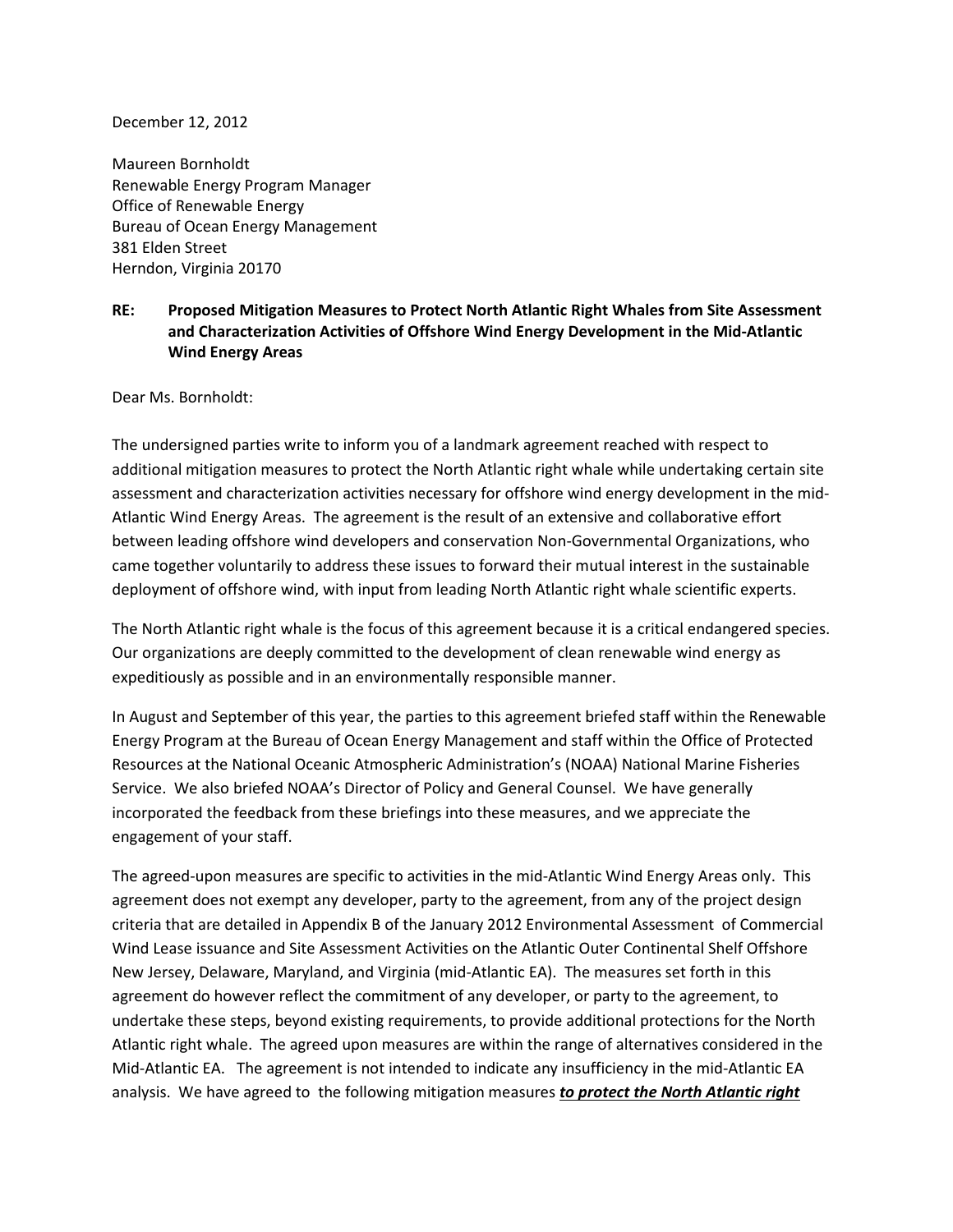*whale, when it migrates though the Mid-Atlantic, during site assessment and characterization activities related to offshore wind energy development in the Mid-Atlantic Wind Energy Areas*. The agreement is limited to these specific activities in these specific areas.

**Seasonal Restrictions on Sub-bottom Profiling and on Pile Driving for Meteorological Tower Installation**: Seasonal restrictions on sub-bottom profiling and pile driving for meteorological tower installation shall be as follows:

> **May 1 – October 31, The Green Period**: during this period sub-bottom profiling and pile driving for meteorological tower installation can occur in accordance with the mitigation requirements specified in the mid-Atlantic EA and additional mitigation measures contained in this agreement, as applicable.

> **March 22 – April 30 and November 1 – November 22, The Yellow Period:** during this period sub-bottom profiling and pile driving for meteorological tower installation can occur in accordance with the mitigation requirements specified in the mid-Atlantic EA and additional mitigation measures contained this agreement, as applicable, provided that the Developer completes a site specific risk assessment that includes:

- an assessment of the potential for Right Whale activity during period of survey;
- an acoustic assessment of the specific equipment to be used; and
- a site specific Marine Mammal Harassment Avoidance Plan.

The risk assessment shall be made available to BOEM, NMFS, and to the NGO parties of this agreement prior to commencement of activities.

**November 23 – March 21, The Red Period:** this period shall be a seasonal exclusion for all pile driving and sub-bottom profiling activity.

- 1. **Vessel Speed Restriction**: A 10 knot speed limit restriction during the period November 1 April 30 on all vessels of any length associated with site assessment surveys and site characterization activities, including survey vessels as well as support vessels, operating in and transiting to and from the Wind Energy Area.
- 2. **Use of Noise Attenuation and Source Level Reduction Technology to Reduce Sound during Meteorological Tower Construction**: **During The Yellow Period (March 22 – April 30 and November 1 – November 22):** The developer shall use the best commercially available technology, such as bubble curtains, cushion blocks, temporary noise attenuation pile design, vibratory pile drivers and/or press-in pile drivers, in order to reduce the pile driver source levels and horizontal propagation, unless such technology is prohibitively expensive for the project. The developer will employ engineering expertise to determine the best available technology for each pile driving site (or this may be done programmatically for a series of sites) and the engineering analysis and cost analysis shall be made available.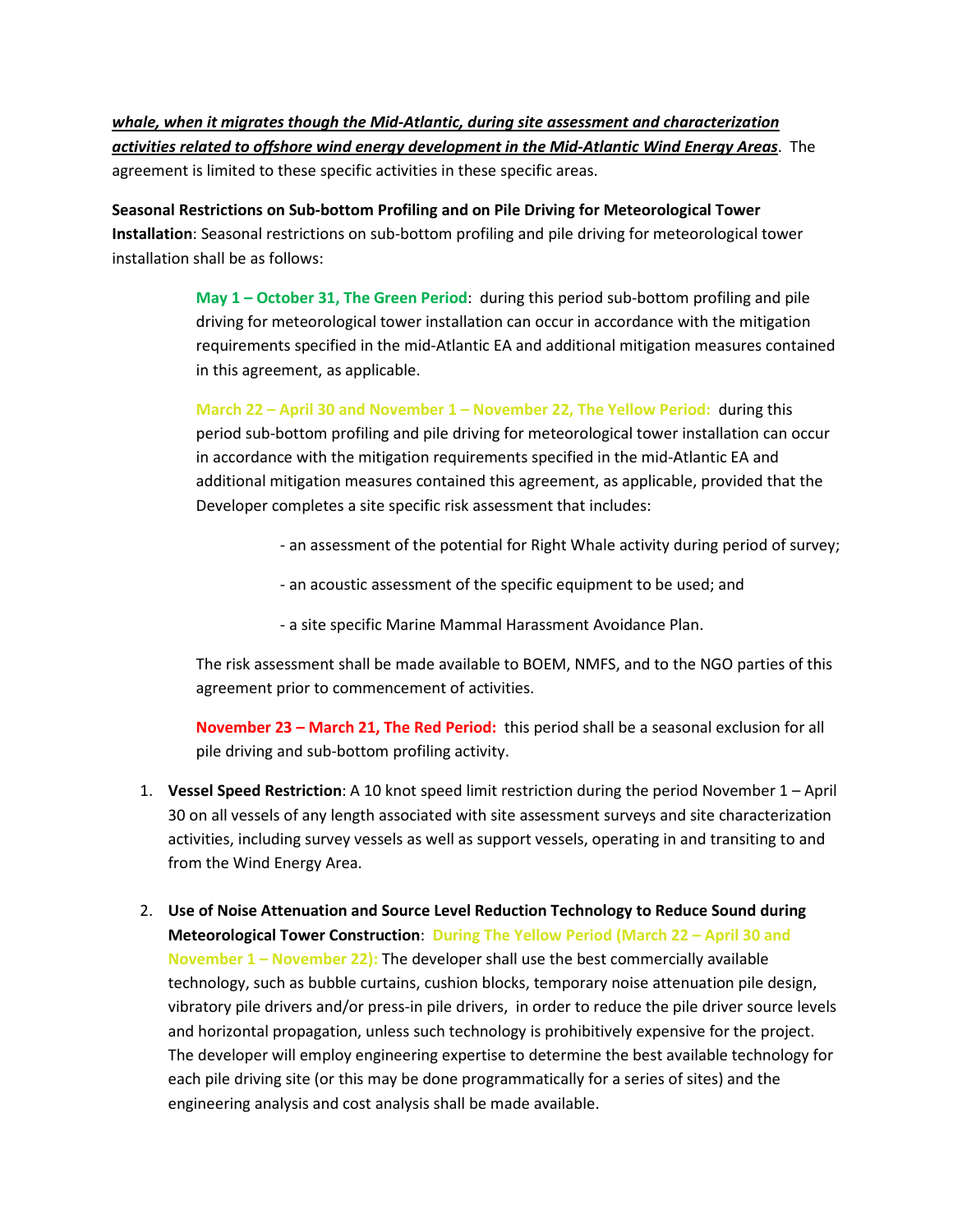3. **Establishment of Exclusion Zone**: A minimum 500 m (1640 ft) radius exclusion zone for all marine mammals and sea turtles shall be established around the sub-bottom profiler with an exception for dolphins that, in the determination of the visual observers, are approaching the vessel at a speed and vector that indicates voluntary approach to bow-ride. The presumed 500 meter exclusion zone should be confirmed using sound source validation before sub-bottom profiling begins, and the exclusion zone should be enlarged for the duration of site characterization activity if the 160 dB isopleth extends beyond 500 meters from the source. For sound source validation, developers will conduct in-field empirical measurements of the distances in the broadside and endfire directions at which broadband received levels (for boomer sources) or received levels at each operating frequency (for chirp sources) below 22 kHz reach 180 and 160 dB re 1 µPa (RMS) for the sub-bottom profiling source that will be employed. Results will be reported to BOEM and NMFS and made available within five days.

#### 4. **Real-time Monitoring Effort**:

#### **May 1 – October 31, The Green Period**:

**Sub-bottom profiling:** Provide 2 dedicated, qualified NMFS-approved observers (1 on/1 off) at each sub-bottom profiling site to effectively maintain a steady visual watch during the course of the sub-bottom profiling.

**Pile driving during meteorological tower installation:** Provide a minimum of 4 dedicated, qualified NMFS-approved observers (2 on/2 off with each observer covering 180 degrees from bow to stern) at each pile driving site to effectively maintain a steady visual watch during the course of the pile driving activity and to provide for effective monitoring in all directions around the sound source.

#### **March 22 – April 30 and November 1 – November 22, The Yellow Period:**

**Sub-bottom profiling:** Provide a minimum of 2 dedicated, qualified NMFS-approved observers (1 on/1 off) at each sub-bottom profiling site to effectively maintain a steady visual watch during the course of the sub-bottom profiling. Four dedicated, qualified NMFS-approved observers (2 on/ 2 off) shall be provided if the source vessel is of sufficient size to accommodate the two additional personnel. Observers employed during **The Yellow Period** shall have at least 1 year of experience as professional marine mammal observers or equivalent academic experience.

**Pile driving during meteorological tower installation:** Provide a minimum of 4 dedicated, qualified NMFS-approved observers (2 on/2 off, with each observer covering 180 degrees from bow to stern) at each pile driving site to effectively maintain a steady visual watch during the course of the pile driving activity and to provide for effective monitoring in all directions around the sound source. Observers employed during **The**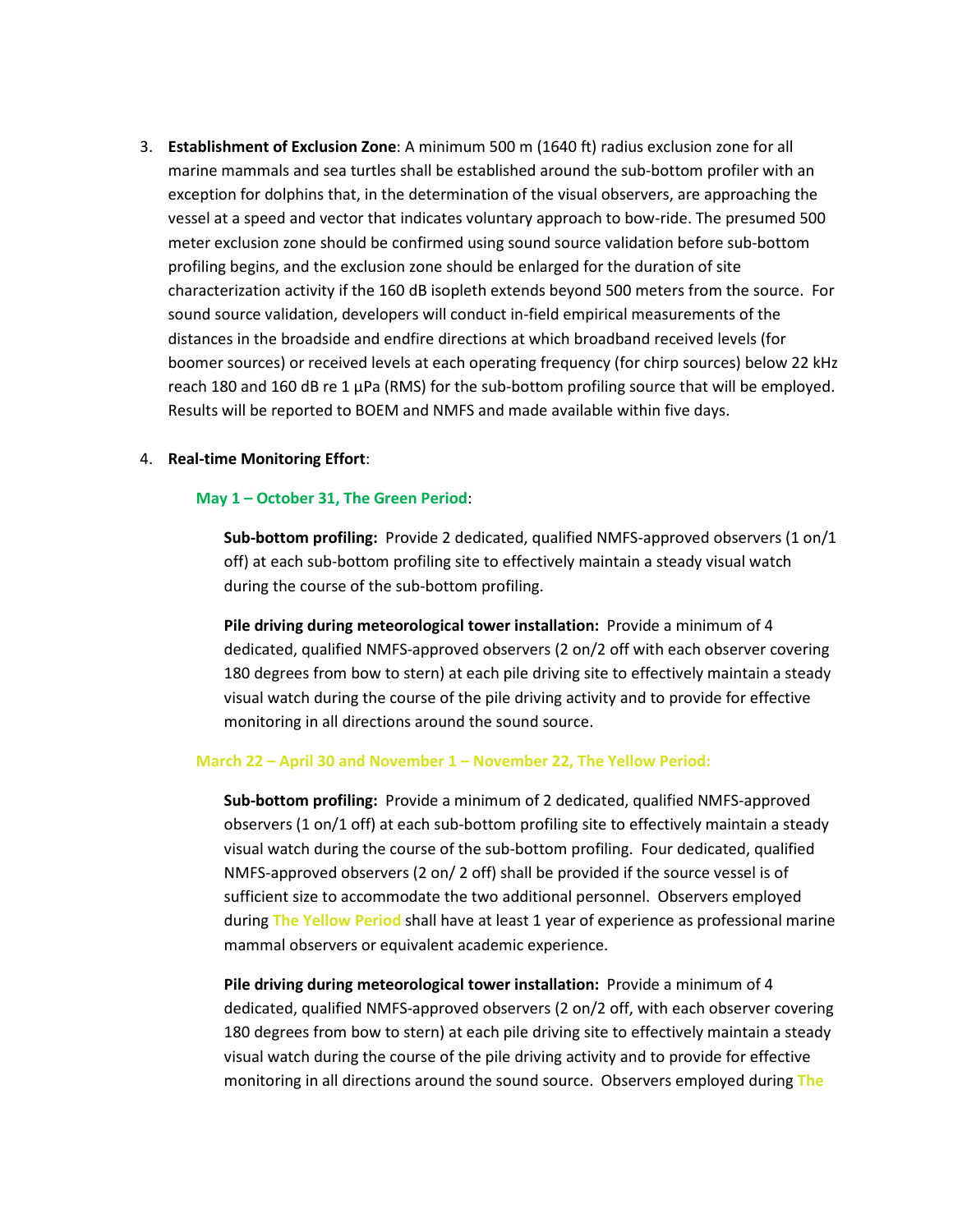**Yellow Period** shall have at least 1 year of experience as professional marine mammal observers or equivalent academic experience.

**Visibility:** Sub-bottom profiling can take place at night if the site specific risk assessment shows acceptable results in night conditions. Pile-driving will not take place at night. Developer will not start driving a pile unless, under normal circumstances, completion of the pile can be achieved during daylight hours. In the event that the developer begins driving a pile with the plan to achieve full penetration during daylight hours, but a situation arises that jeopardizes pile penetration if the drive is not completed, the developer may continue driving the pile into nighttime hours to protect human health, the environment, or completion of the drive.

If the exclusion zone is obscured by fog, no sub-bottom profiling or pile-driving activity, including ramp-up, will be initiated until the exclusion zone is visible for 30 minutes.

#### **Aerial surveys: During only the March 22-April 30 portion of The Yellow Period:**

During pile driving, in order to focus effort on detecting right whales as they approach the source on their northward migration, aerial surveys will be conducted on the south side of the acoustic source. During aerial surveys, the developer will maintain a partially extended exclusion zone for North Atlantic right whales, shutting down if any right whale is observed within the smaller of the 120 dB isopleth or 30-kilometer radius around the south side of the source.

### **November 23 – March 21, The Red Period:** N/A

We agree that these mitigation measures will remain in place for at least four years. At that time they may be revised to reflect new information and best practices that have become available.

To reiterate, this agreement is only applicable to site characterization and site assessment activities in the mid-Atlantic Wind Energy Areas. It does not apply to the construction and operations phases, nor does it imply or suggest what measures may be appropriate at the construction and operations phases. Construction and Operations Plans (COPs) will be subject to a separate environmental review, permitting and approval process by the federal government.

#### **Next Steps**

We expect to reach out to other stakeholders to join in this agreement as we move forward, and we will keep you posted on this process. Please feel free to contact us if you have any questions, and we look forward to continuing to work with you as we move forward with the deployment of sustainable offshore wind in the United States.

Sincerely,